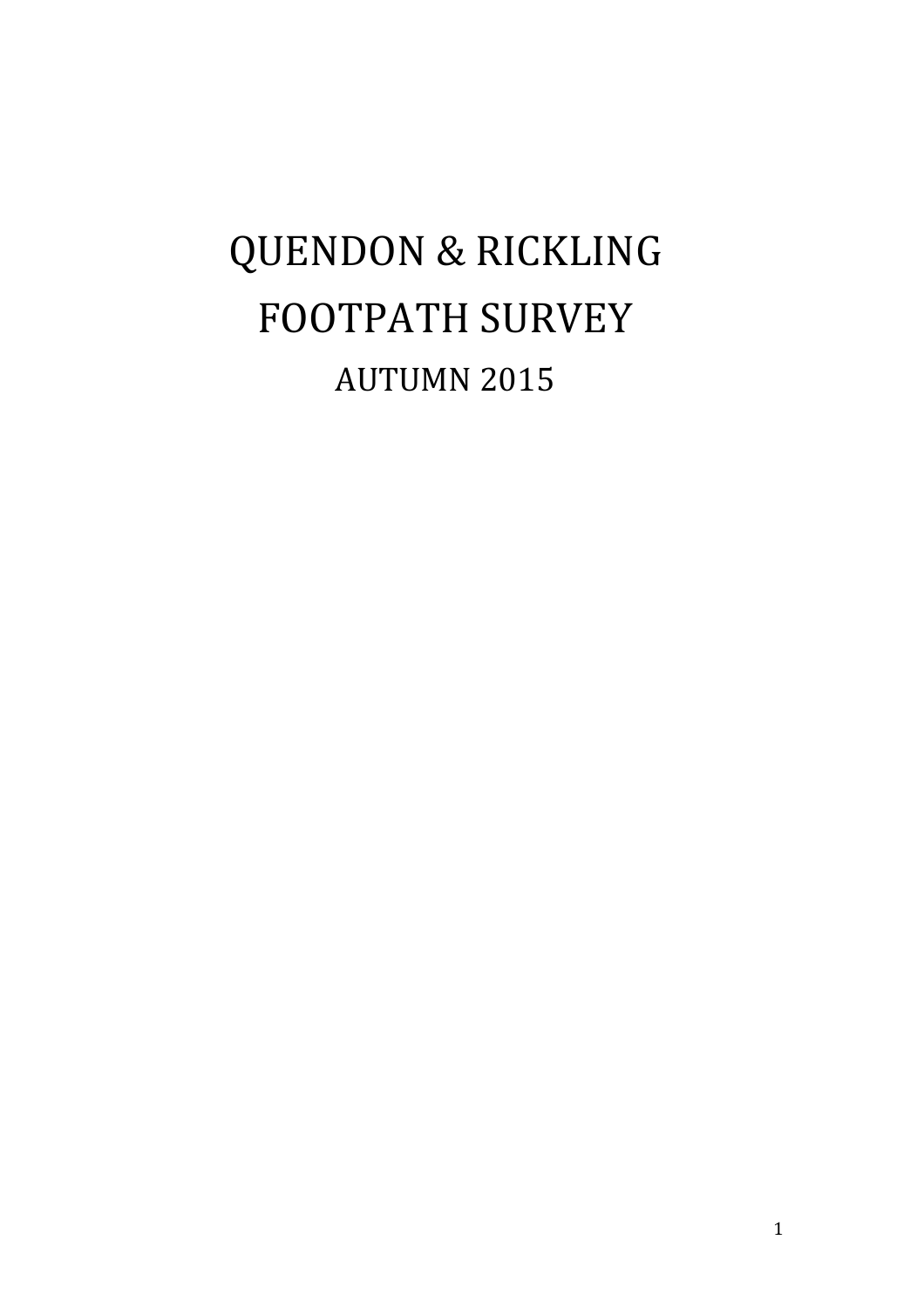

#### **INTRODUCTION**

The initiative to conduct a Footpath Survey came from various sources; initially as an action listed in the Quendon & Rickling Village Plan, but also as a campaign led by The Ramblers called The Big Pathwatch. The survey was conducted by a group of volunteers in the Autumn of 2015.

Although entitled a Footpath Survey, this report covers all Public Rights of Way within the parish.

#### **SUMMARY**

All of the footpaths in and around the village have been surveyed and are generally well defined, although some signage needs replacing or improvement. A seasonal problem, and one that was evident in this survey, was overgrown vegetation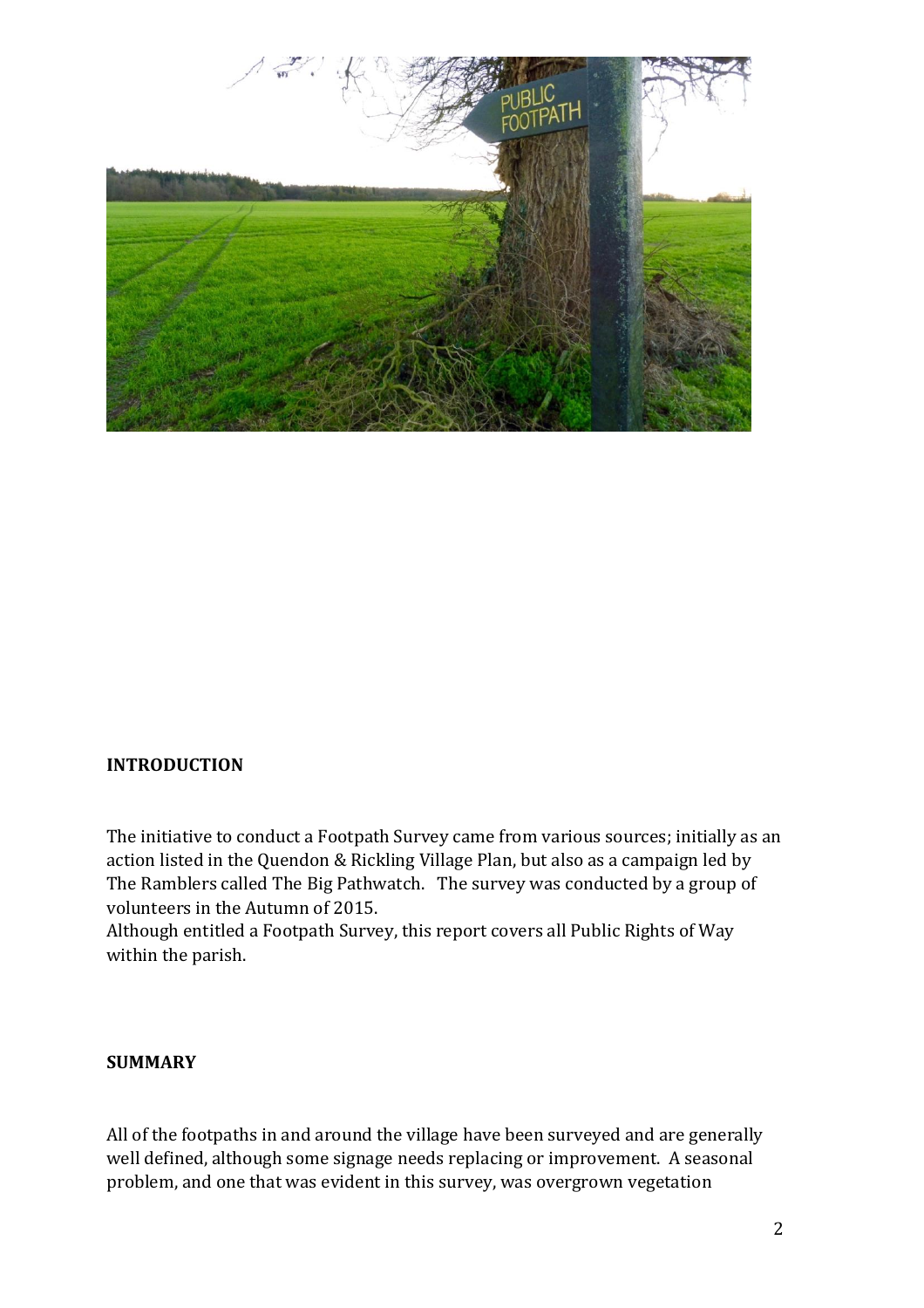bordering some of the paths. There is a need to encourage householders and landowners alike to regularly cutback excessive growth on their boundaries adjacent to public paths. On occasions, access across fields is slow to be re-instated following ploughing or the planting of crops.

This report produces a number of actions to be undertaken and it is hoped that those of at least a practical nature can be completed before Spring 2016.

Finally, a big 'thank you' to all of those who took part and contributed by walking the paths, offering advice and information and for putting this report together.

# **FOOTPATH SURVEY REPORT**

The following breaks down the various footpaths into sections. Identification is by a description that will be readily apparent to local people and, where possible, by the footpath number as shown in the 'Definitive Map of Public Rights of Way for the County of Essex'. A further means of identification is by a red letter indicating the area under review as shown on the map in Appendix 1.

# **i. By Quendon Church and to the south (21/22) & around Quendon Woods (3, 20) A**

This path runs alongside the new graveyard. Some overhanging vegetation has been cut back by agents of the estate owners, but has not been trimmed where the path passes close to private dwellings and in places is suffering from overhanging branches and bushes. Signage, however, is good and no litter was detected.

The paths around the wood are fine and clearly delineated although signage at the north west corner could be better. Quendon woods (an SSSI) is an area, which does not come under the remit of this survey but does create a great deal of concern amongst local people due to access being totally denied and coppicing has damaged bluebell locations. This is a matter that is currently being pursued by the Parish Council.

*Action* – Request private property owners adjacent to paths to cut back their overhanging vegetation

# **ii. From Orchard House to the rear of Laundry Cottage across to the north of Quendon Woods (28, 22, 36, 21) B**

Easy access along a clear mown path beside Orchard House, but slightly overgrown across the rear of Laundry Cottage. The path is rather muddy from the rear of Quendon Church, but is fairly clear and accessible to the woods. As the path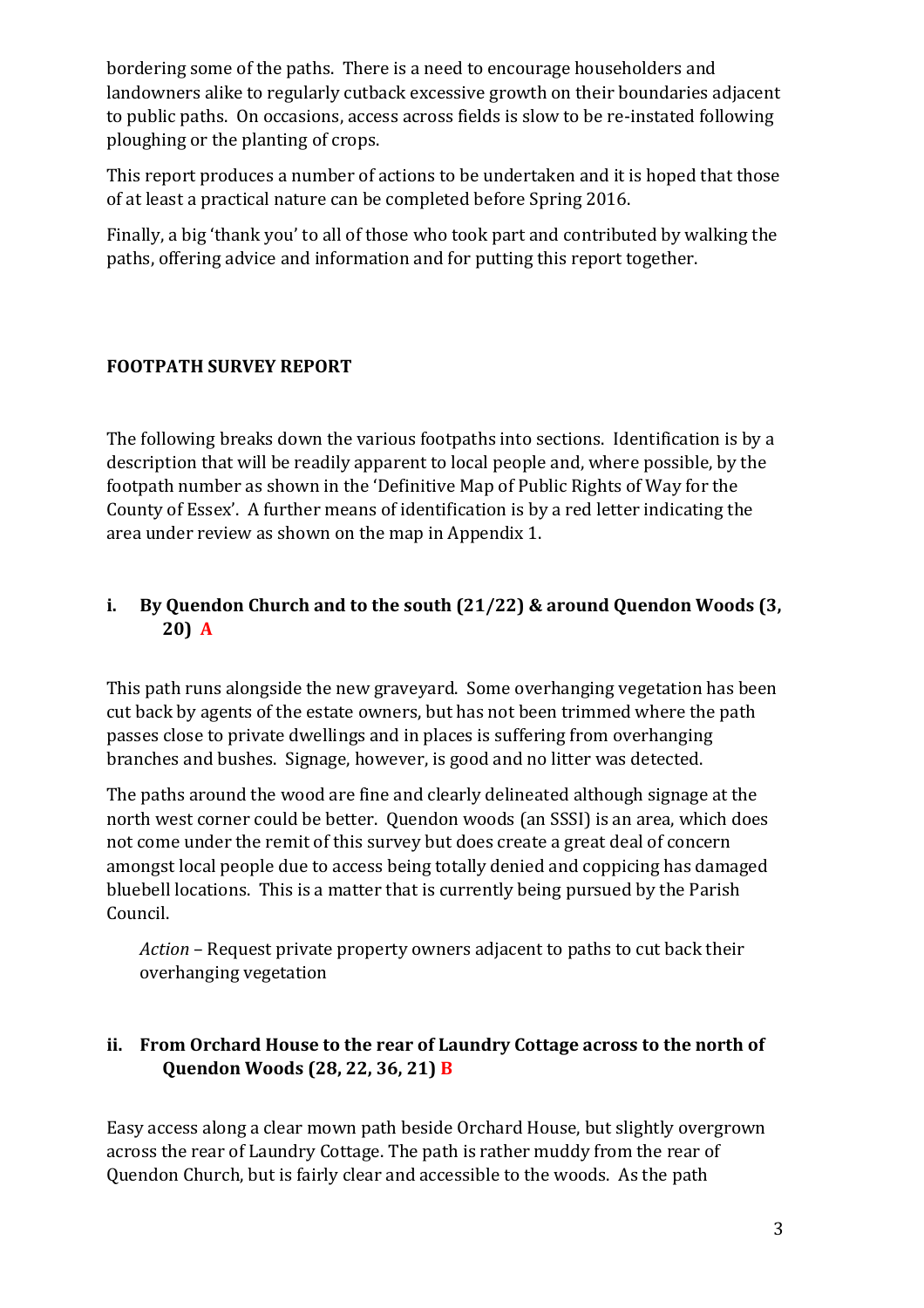approaches the M11 area it becomes overgrown in places forcing a detour into the woods. The gate allowing access to the motorway was open at the time of walking, which is a potential danger as deer could gain access. Some items of litter were evident in this area.

# **iii. Paths through woodland adjacent to Coney AcreWood (17,18,10) C and Appendix 2**

Footpath A – there is a concrete sign on the corner of Green Road and Longridge, which is in reasonable condition. Some neon striplights and squeezy mops have been dumped at the start of the path next to Spinney Cottage. There is also a piece of angled-iron protruding from the ground near the junction with footpath D. There is a good sign at this junction but it is hidden in the bushes. From here on, footpath A is very overgrown on both sides, mostly with vicious brambles. Towards the western end, the path is not delineated and meanders off into the woods amid fallen branches to join footpath B. This path was moved some years ago and therefore there is uncertainty of its true direction.

Footpath B – this path is well used and generally clear of obstructions except at the eastern end where the tree branches are overhanging and are quite low. There was also evidence of dog fouling in the middle of this path. The signposts at both ends of the path are intact, but are damaged and need replacing.

Footpath C – at the junction with footpath B, the sign needs replacing on the post. This path is in good condition throughout its entire length to the farm track bordering the woods.

Footpath D – there is a good sign at the southern end of this path, but the sign at the farm-track end is missing from the post. This footpath may not be officially recognized, but villagers have walked it for many years. It has two main routes, but has changed directions quite frequently due to fallen trees and branches. This is a narrow woodland path, which one of the signs identifies as a footpath.

*Action* – clear litter next to Spinney Cottage and remove, if possible, the angled iron. Clear the bushes to enable the sign to be seen. Clear Footpath A of brambles. Request local agencies to repair or replace signage. Bridge at western corner needs attention

# **iv. To the west of Coney Acre (Parts of 8, 10,11,12,16) D**

All paths in this section were generally in good condition. Some crossing arable land appear to be narrowing in width and have become rather bare in places due to continually being crossed by agricultural vehicles, which include spraying at times. Two paths across fields where crops have been planted are signposted but have not been re-delineated. The path is slightly overgrown through the hedge/ditch from Maces Farm field into Rickling Hall field.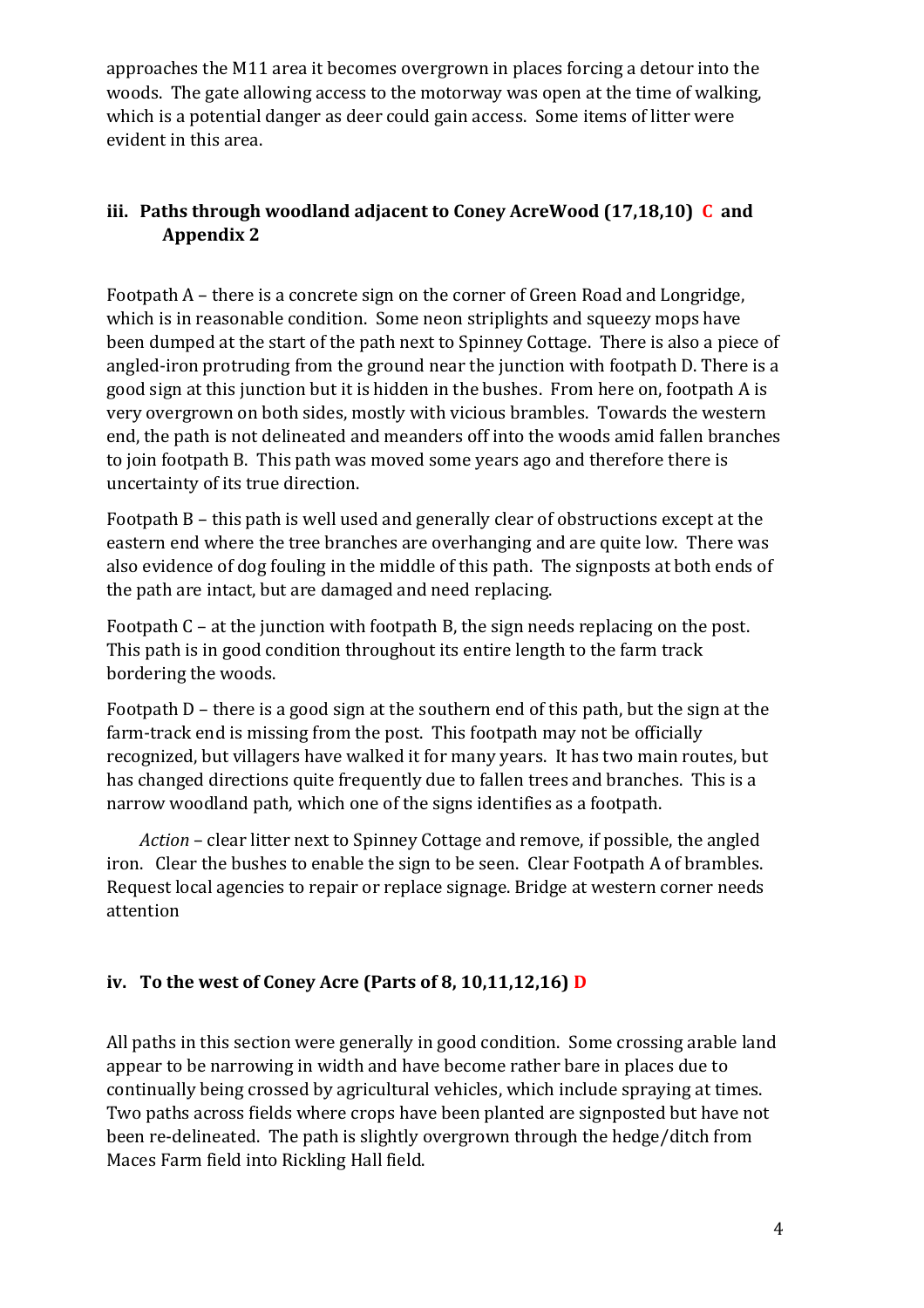*Action* – request landowners to ensure paths remain 1m to 1.8m wide. Ensure those paths that cross arable land are re-defined 14 days after being disturbed.

*Action* - Consider a handrail across the narrow footbridge (FB)

### **v. Paths in the northern part of the Parish (4, 5, 8, 35, 3, 2) E**

These are all well defined bridlepaths, generally in good condition with a hardcore or concrete base and covering the more rural parts of the Parish. Path number 5 is within an old sunken lane and is a little rutted in places caused by vehicles.

A short path (3) from the Rickling Road follows the track into Coldhams Farm and another short footpath (2) is delineated across a field to emerge just north of Rickling.

# **vi. Circuit around Rickling Hall Farm (14, 15, 1) F**

Path 14 is in very good condition, having mown grass and trimmed hedges. On entering the Rickling Hall Farm area, it is not evident as to which way the path goes as there is no signage. At Northey Wood (south of the farm) the sign indicates that the footpath crosses a field, but this has not been re-delineated due to crops being planted. At this point, the track ahead has a sign 'Private, No Public Right of Way', but would be an easier and obvious alternative, turning left and following the field boundary in approximately 300 yards. There is no sign at the right turn by Catherine Grove and it is only the wider path that makes this obvious. It should be noted that this part of the path is outside the Parish Boundary. Where Path 15 meets the road at Brixton Lane has been a notorious spot for fly tipping. Currently this area is fairly tidy, but has some litter including a full, tied-up plastic carrier bag.

Another well-delineated path (13) passes to the north and west of Rickling Hall

*Action* – propose a change in the footpath at Northey Wood to avoid crossing a small field.

*Action* – clear litter at junction of path 15 and Brixton Lane

### **vii. Junction on Belchams Lane running alongside Broomfield Wood (26), Broom Wood to Birds End (2 + 27) and across field (33) G**

The footpath running across the field opposite Orchard House is not defined. The signpost is falling down outside the entrance to Broom Wood and the stile post broken. The footpath within the wood needs a slight trim going towards The Chequers pub.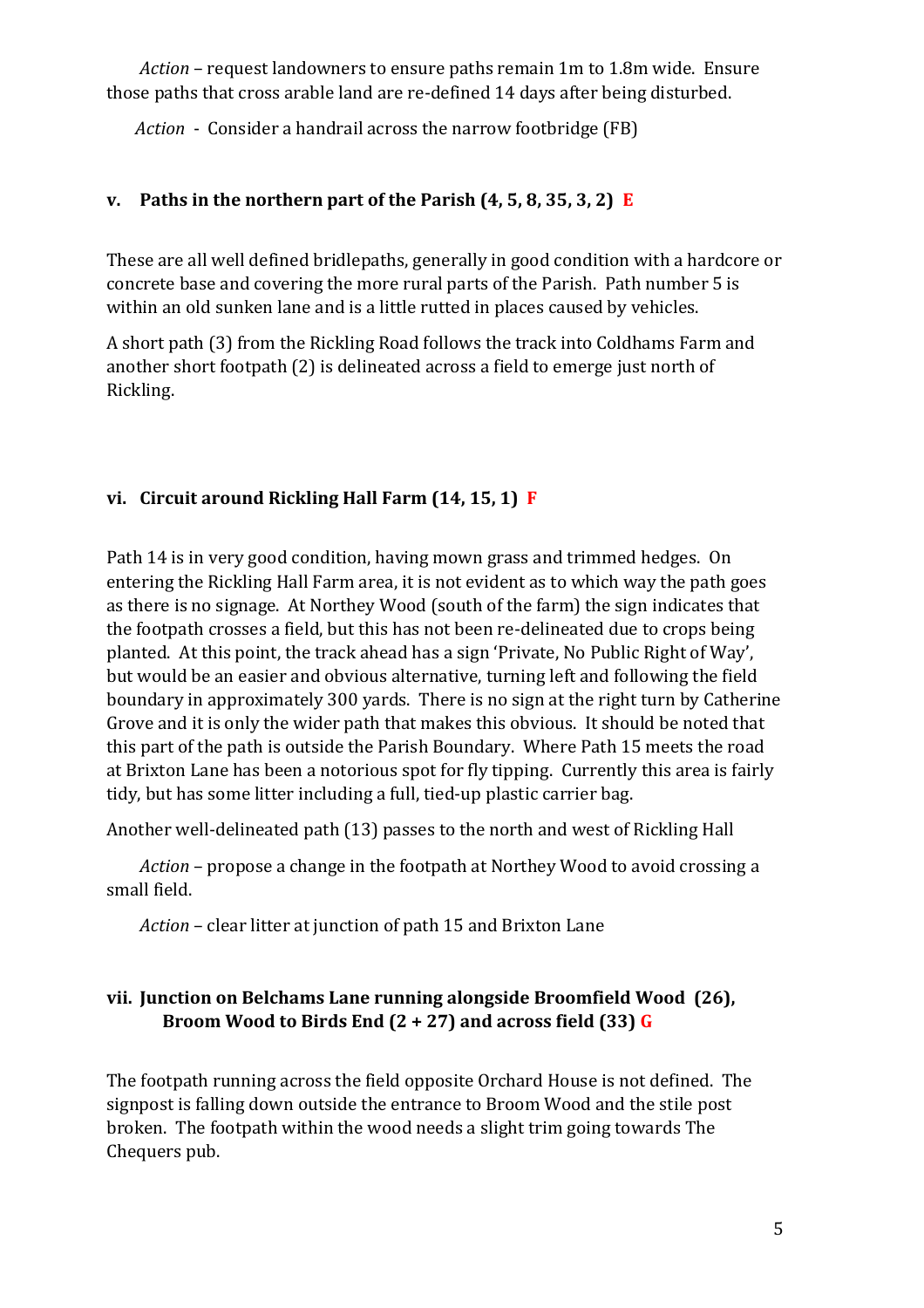The path coming out of the top of Broom Wood (diverted recently) is very lumpy and floods in winter when the pond is full. The track going across the field towards Birds End is becoming narrower each year. Certain parts of this path are becoming very muddy where the tractor has driven over and removed all the grass.

*Action* – Request local agencies to repair signage.

#### **viii.Pavements within Rickling Green H**

Generally of a good condition and used daily, although some are narrowing in places with grass encroaching upon the sides and weeds breaking through the tarmac which, over time, will cause the breakup of the hard surface.

*Action* – Request local agencies to repair and regularly maintain these pavements.

#### **ix. Cambridge Road J**

This footpath is alongside the B1383 in Quendon from the southern to the northern Parish Boundary. This is a busy road and in places the path is obstructed by hanging branches, weeds and bushes, which forces the pedestrian to step onto the road itself. The path needs a considerable amount of repair and maintenance not only within the parish boundary, but also towards Newport to the north, and towards Stansted Mountfichet to the south.

*Action* – Continue discussions with the Highways Authority and demand that action is taken to clear this path

#### **CONCLUSION**

The paths around the village appear to be well-used and regular reminders to householders, landowners and appropriate agencies to clear overhanging vegetation should keep them accessible. A few signposts need replacing or repairing.

A small working-group of volunteers should be set up to carry these recommendations and actions forward, and local walkers should be encouraged to report and comment on any problems with these public rights of way to the established local contacts.